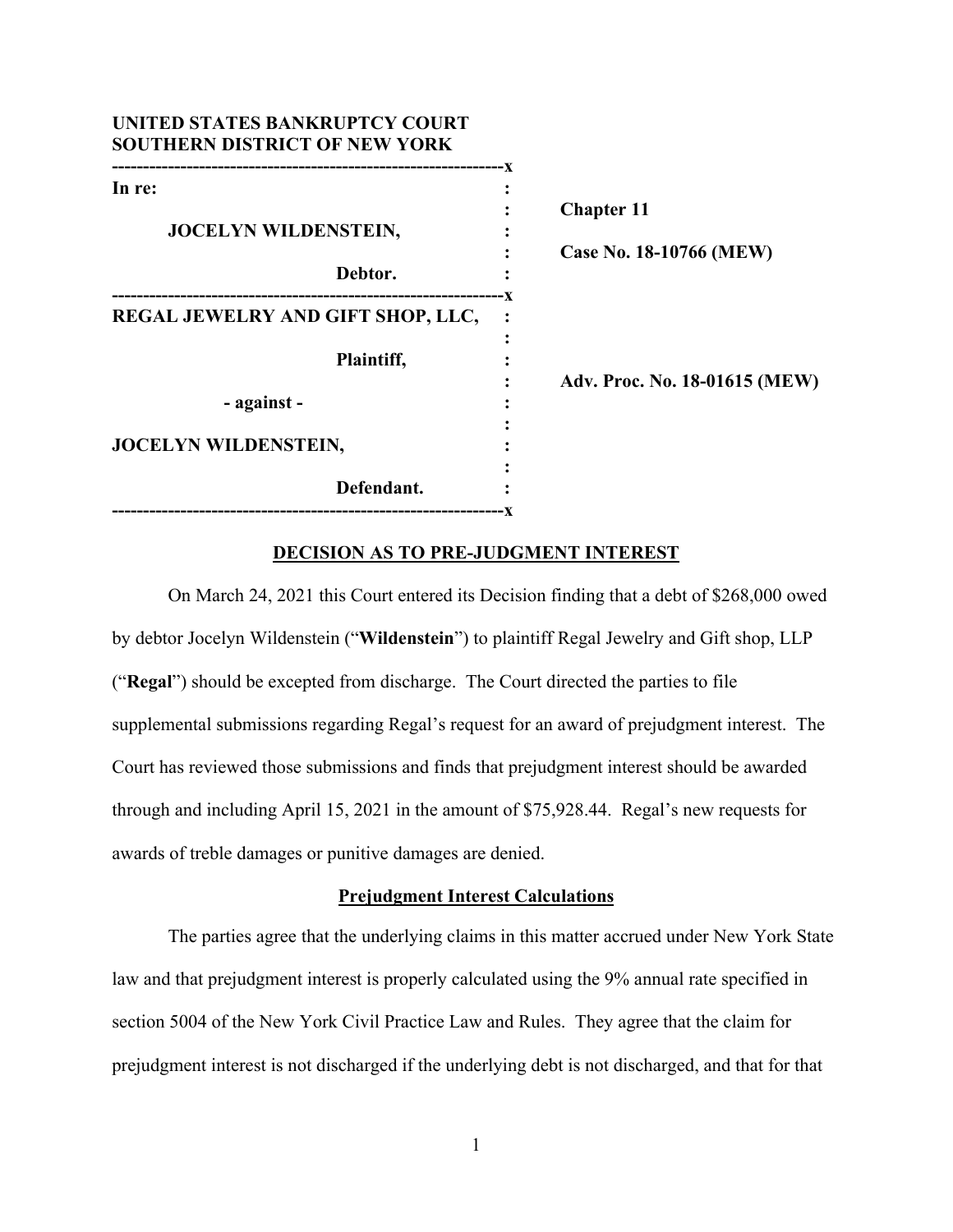purpose prejudgment interest continued to accrue after the filing of the bankruptcy petition. The parties differ, however, as to the dates to be used in measuring the interest accruals.

As explained more fully in the Court's March 24, 2021 Decision, Wildenstein agreed to purchase a five-piece emerald and diamond suite from Regal on November 14, 2017 at a price of \$250,000. Regal accepted four post-dated checks that were drawn on the account of an entity named JW51AE, LLC in payment of the purchase price. Each check was in the amount of \$62,500, and the four checks were dated January 7, 2018, February 7, 2018, March 7, 2018 and April 7, 2018, respectively.

On November 14, 2017 Wildenstein also agreed to purchase a diamond chain from Regal at a price of \$18,000. No check was issued in payment for this item, and based on the testimony at trial no specific payment date was discussed at that time.

One possibility is that interest on the entire purchase price (\$268,000) should be calculated from and after the date of the purchase on November 14, 2017, but neither party contends that this should be done. Wildenstein contends that prejudgment interest should be calculated separately as to each of the proposed post-dated payments and should accrue only as and when each payment came due, and that interest on the entire \$268,000 debt should not begin to accrue until the date of the filing of the bankruptcy petition on March 20, 2018. Regal contends that it made a demand for full payment or for the return of all of the Jewelry on February 20, 2018 and that interest on the \$268,000 debt should accrue beginning on that date.

Wildenstein's proposed calculations would treat a portion of the debt (\$18,000) as though it were not payable at all until the bankruptcy petition was filed on March 20, 2018. That contention is not reasonable and is not consistent with the evidence at trial. While no particular payment date was promised, it is quite clear that a debt was incurred and that Regal properly

2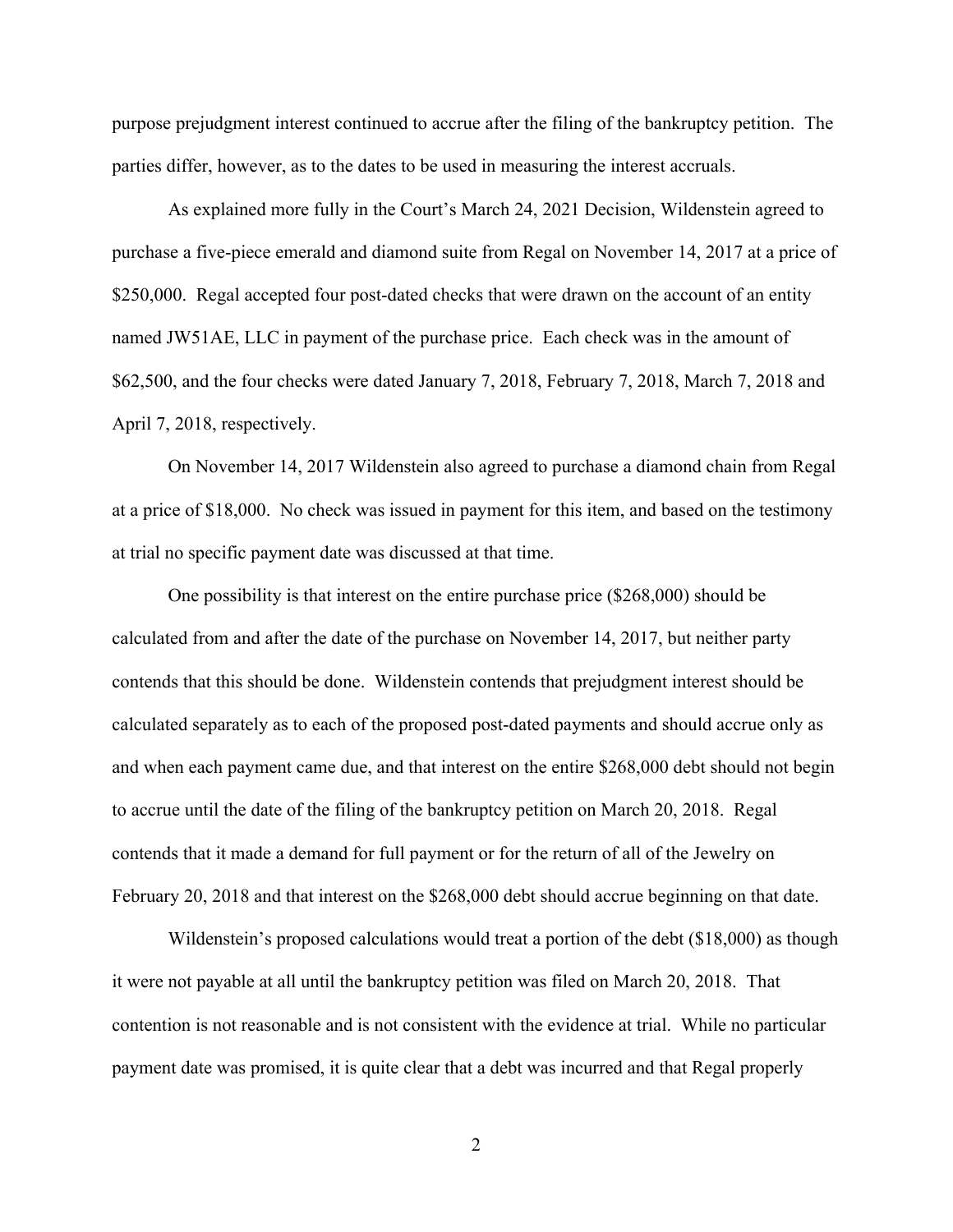demanded full payment (or a return of the Jewelry) no later than February 20, 2018. The evidence therefore supports Regal's contention that interest should accrue beginning no later than February 20, 2018 with respect to the \$18,000 purchase price for the diamond chain.

The different methodologies proposed by the parties as to the other portions of the debt actually produce almost the same interest calculation. Under Regal's proposal, interest accrued on the \$268,000 debt at a rate of 9% from February 20, 2018 to April 15, 2021. Using a 365-day year as a basis for calculation (and adjusting for the fact that 2020 was a leap year), that interest accrual amounts to \$75,928.44. Under Wildenstein's proposal (modified as set forth above as to the \$18,000 owed for the diamond chain and using the bankruptcy petition date as the accrual date for the payment that otherwise would have been due on April 7, 2018), the interest calculations through April 15, 2021 would actually be higher (\$76,144.18):

|              |             | Years       |             |
|--------------|-------------|-------------|-------------|
| Date         | Amount      | Elapsed     | Interest    |
| 1/7/2018     | \$62,500.00 | 3.268493151 | \$18,385.27 |
| 2/7/2018     | \$62,500.00 | 3.183561644 | \$17,907.53 |
| 2/20/2018    | \$18,000.00 | 3.147945205 | \$5,099.67  |
| 3/7/2018     | \$62,500.00 | 3.106849315 | \$17,476.03 |
| 3/20/2018    | \$62,500.00 | 3.071232877 | \$17,275.68 |
| <b>Total</b> |             |             | \$76,144.18 |

I find that Regal's proposed methodology is reasonable and is consistent with the evidence at trial, which plainly shows that the entire debt was acknowledged by Wildenstein and by Mr. Klein and that payment in full (or a return of the Jewelry) was properly demanded no later than February 20, 2018. I therefore award prejudgment interest in the amount of \$75,928.44 and will direct entry of judgment in the amount of \$343,928.44 as of April 15, 2021.